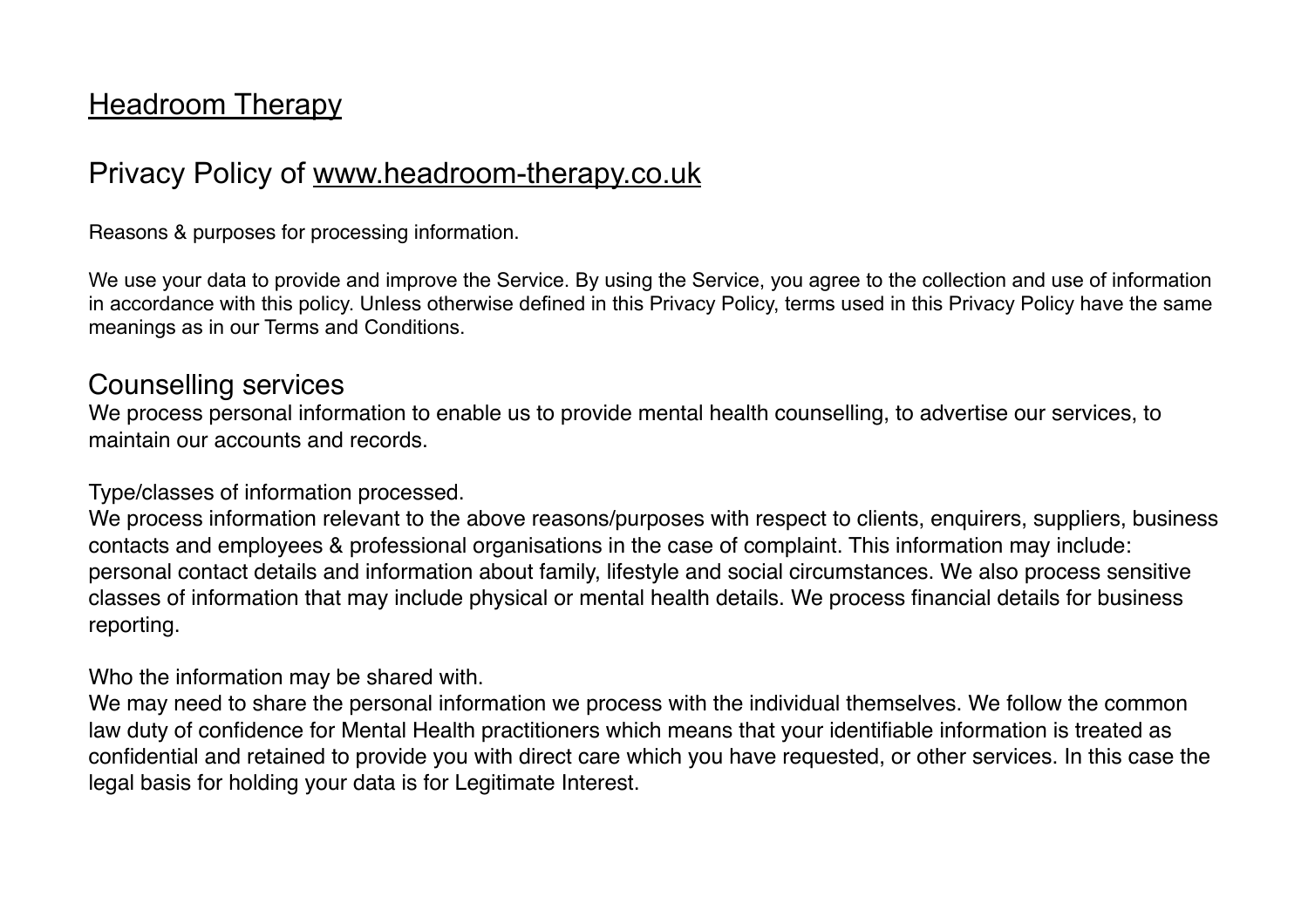We are committed to securing your information. It is not disclosed to third parties in accordance with the requirements of the General Data Protection Regulation. Nor is it transferred outside of the European Economic Area.

We share your data only with your consent, such as writing a confidential report to a therapist you have asked to see. The circumstances where we may need to share some personal information we process may include: service providers, for example if there is a problem with the website booking process. Retaining your data allows us to process any complaint you may make, in which case we may share your data with our Registrant Body's: - British Psychological Association for Counselling and Psychotherapy (BACP) & The National Counselling Society (NCS). In this case the legal basis of our holding your personal data is for contract administration.

All mental health providers may use information where there are safeguarding issues. If we think your life is in danger we may contact an appropriate authority such as social services in the case of a child or vulnerable adult, or a GP. We may use your data if there is a legal requirement such as a formal court order. In this event we are using the legal basis of vital interests.

All business contractors such as accountants work under terms of strict confidentiality.

## Training and Related Services

We process personal information to enable us to provide education and training to our customers; to promote our services, to maintain our accounts and business records.

#### Type/classes of information processed.

We process information relevant to the above reasons/purposes with respect to clients, enquirers, suppliers, business contacts & employees & professional organisations in the case of complaint. This may include: contact details, professional affiliations, booking emails, training details, goods & services, financial details. Who the information may be shared with.

We may need to share the personal information we process with the individual themselves but not otherwise without your consent. We comply with the requirements of the General Data Protection Regulation. We may need to share some of the personal information we process with the following types of organisation as explained below.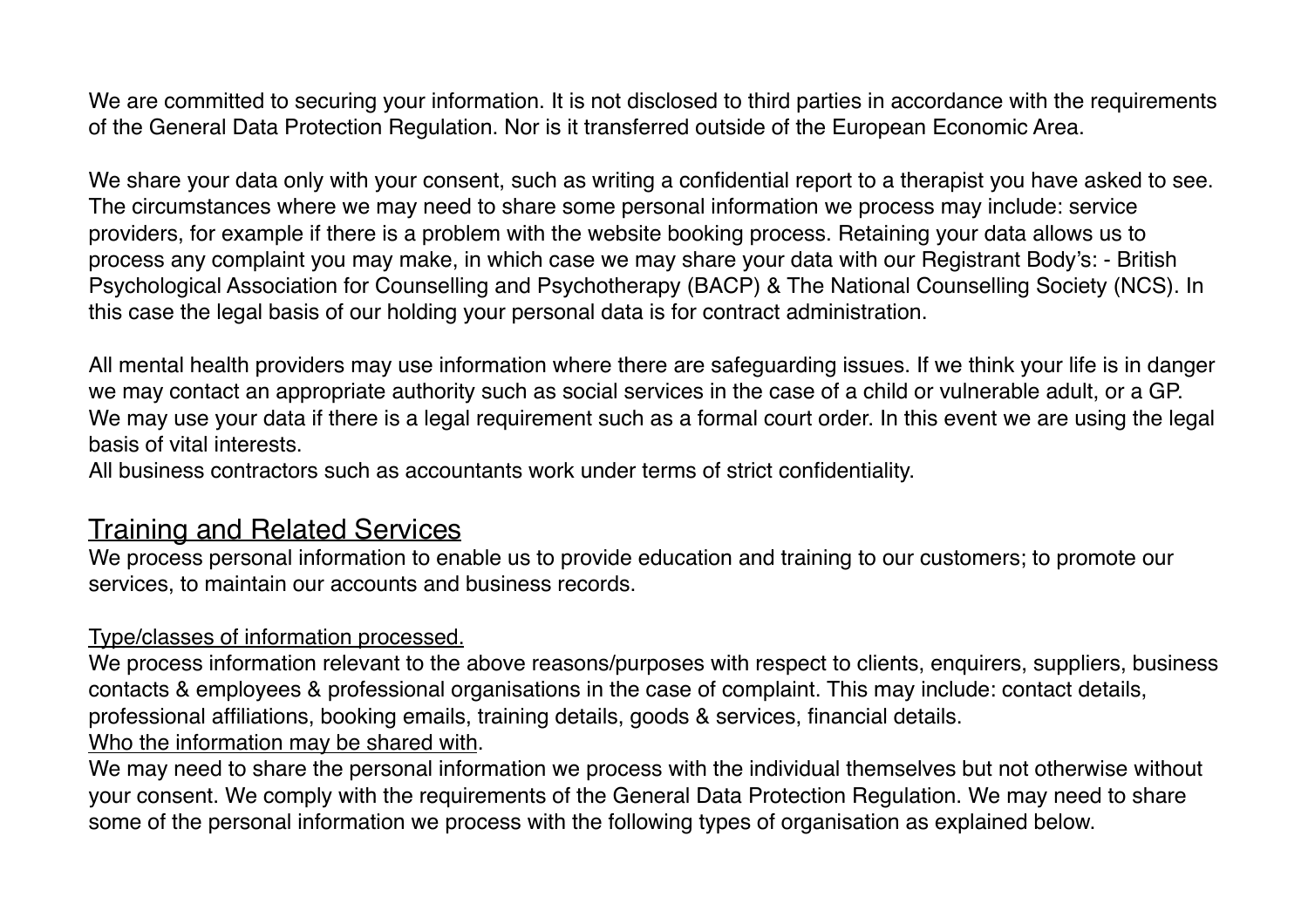Only where necessary, your data could be shared with debt collection agencies, or service providers such as our accountants. Retaining your data allows us to process any complaint you may make, in which case we may share your data with our Registrant Body's, the BACP & NCS. In this case the legal basis of our holding your personal data is for contract administration. No information is transferred outside the European Economic Area.

## How We Collect and Store Your Personal Data

We may collect and process your information as follows:

- 1. Via forms on our website when you book our counselling services.
- 2. Contact details you provide on the phone, or by email when making enquiries.
- 3. Data you provide to purchase our services for counselling.
- 4. Data you provide via a confidential questionnaire which you complete when requesting an assessment.
- 5. Email or other Communications regarding your ongoing care, including reports which have been prepared at your request.

Any requests for details of data collection and storage should be sent to imelda@headroom-therapy.co.uk. We keep our Privacy Notice under regular review; the last being March 2019.

If we need to keep more information, than stated, it would only be with your express consent in which case the legal basis of holding this information is consent.

### **Security**

The information we hold is kept in secure locations with restricted access to authorised personnel only. We have suitable physical, electronic, managerial and reasonable security procedures to safeguard the information we store. We ensure that our external data processors are legally and contractually bound to ensure that security arrangements are in place where data that could identify a person is processed. Personal data held on equipment such as laptops or handheld devices is encrypted.

Credit card information provided directly to us for payment of fees is processed by Halifax Online which whom we are Data Compliant via their Data Security Scheme. Paper records are shredded when payment is completed. Security of our website and computer systems is important. Our website uses software to provide high level encryption technology. Although we use advanced security measures to protect your information against loss, misuse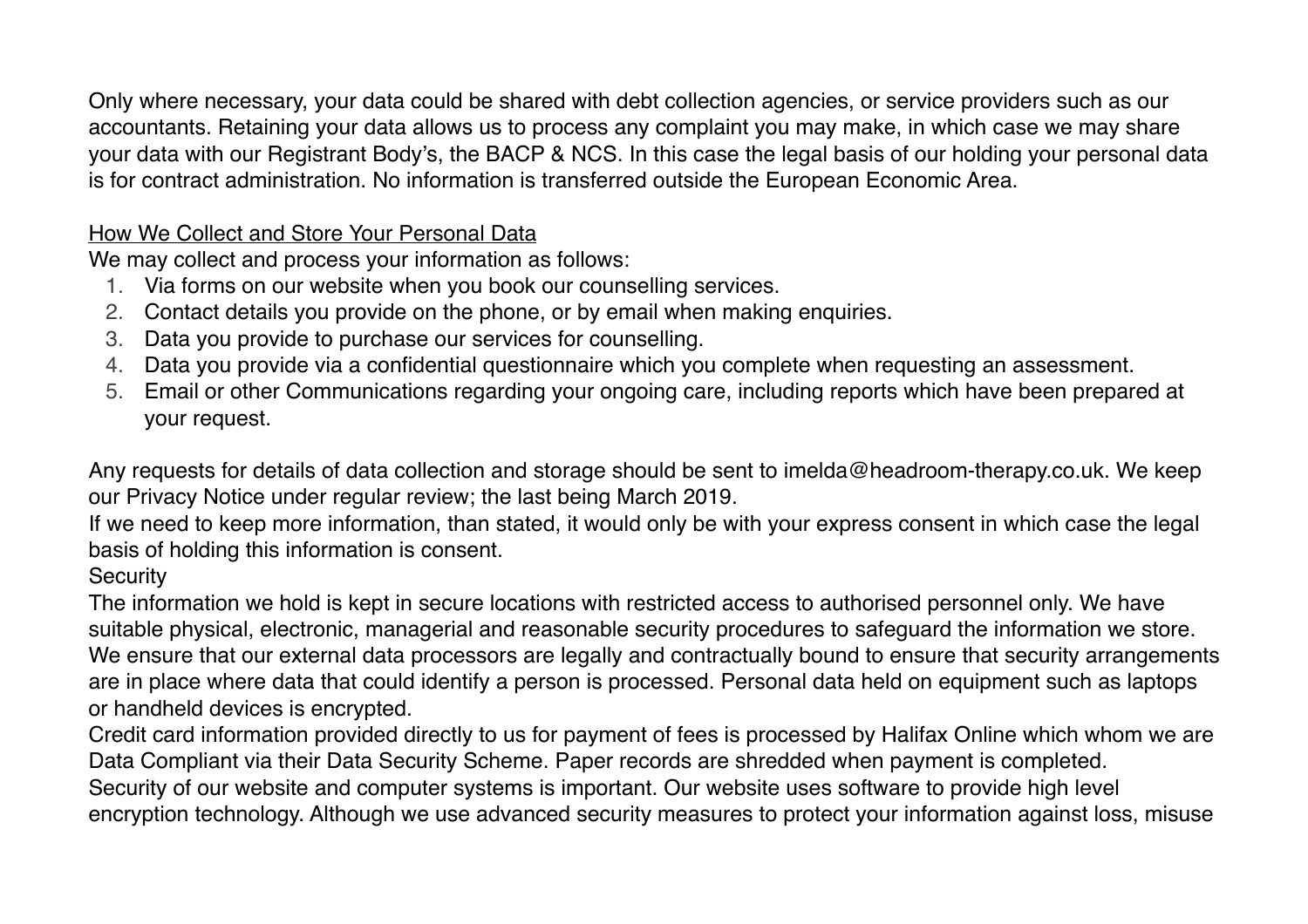and alteration, as is the case with all computer networks linked to the internet including for cloud data storage such as Dropbox, we cannot make absolute guarantees over the security of these Processors and as such we cannot be held responsible for it.

**Your Rights** 

Every individual has the right to see, and have a copy of, personal data that can identify you.

You can make a subject access request in writing to imelda@headroom-therapy.co.uk.

We shall respond within 20 working days. Our response will include the details of the personal data we hold on you such as how we acquired the information, why we keep it and those with whom we have shared it, if this was subject to your consent.

You have the right to ask to have your information corrected or updated where it is no longer accurate. The right to ask us to stop keeping your information provided that we aren't required to do so by law or in accordance with Professional Regulatory Guidelines.

If you would like to invoke any of the above rights, write to the Data Controller at Headroom Therapies, 9 Primrose Park, Portrush BT56 8TD or email imelda@headroom-therapy.co.uk.

Our data role

We act as a data controller for use of your personal data to provide the service you have requested. We also act as a controller and processor for processing your data to other healthcare providers such as a GP only where this is necessary for your care and with your consent. We act as a data controller and processor for processing credit card and online payments.

We will only keep personal data if there is a legitimate basis for doing so and any processing we do is fair and lawful. If we use your data for marketing purposes such as newsletters, this only if you give us your express consent. How long do you hold confidential information for?

All records held by us will be kept for the duration specified by guidance from our professional associations (BACP & NCS). In the case of counselling clients this is about 5 years and for other customers as long as we need to deliver our services.

**Website** 

The technical platform of our website uses cookies to aid the functioning of the website and to analyse data about webpage traffic. This helps us to meet your personal needs. A cookie is a small file which asks permission to be